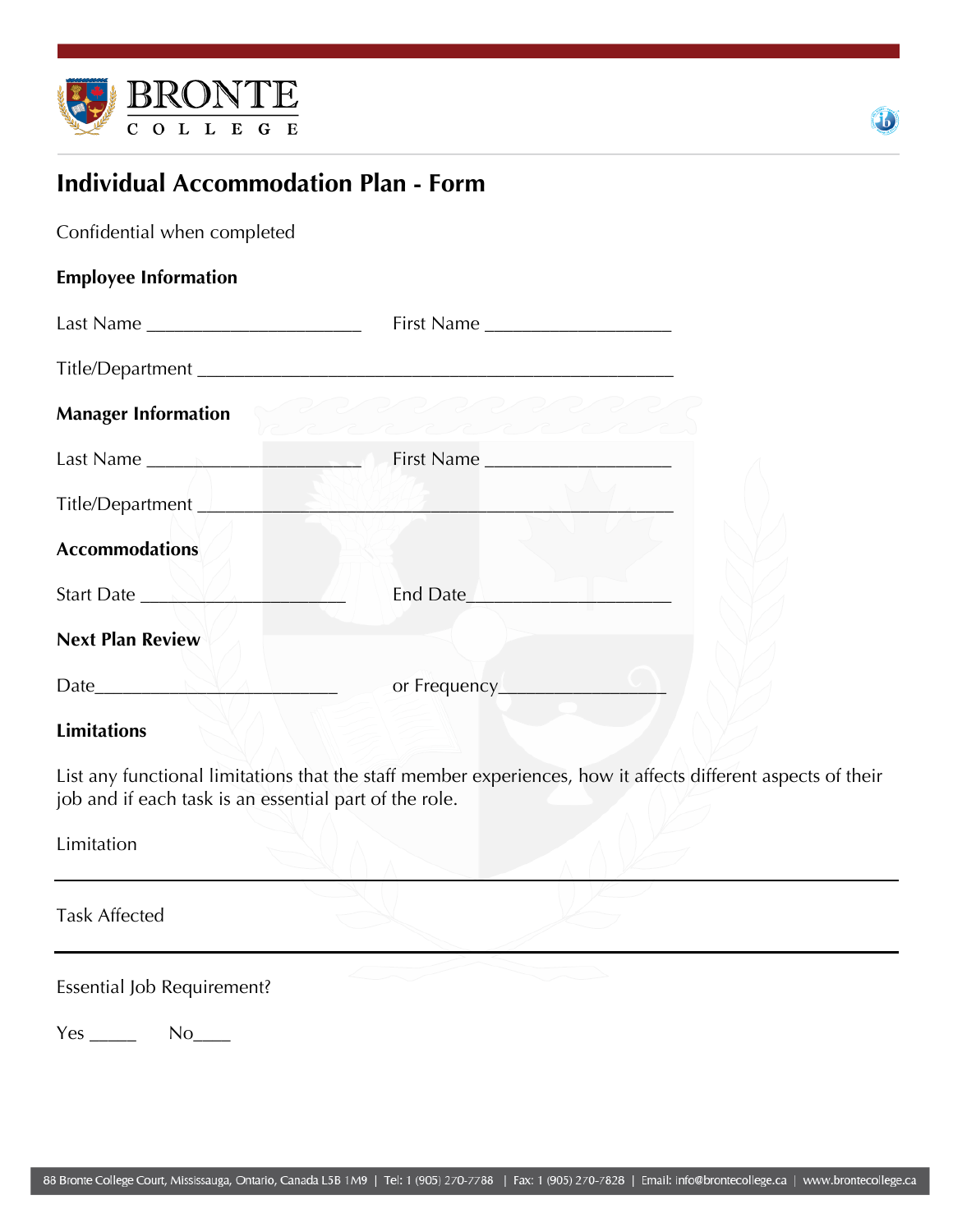



#### **Accommodations**

Using the list of tasks from the above section, identify what types of accommodation or support would help the employee accomplish the task. List a strategy or tool that will provide that accommodation.

Task

| What must the accommodation achieve?                                                                                                                                                                                           |                |
|--------------------------------------------------------------------------------------------------------------------------------------------------------------------------------------------------------------------------------|----------------|
| <b>Accommodation Strategy</b>                                                                                                                                                                                                  |                |
| Implementation                                                                                                                                                                                                                 |                |
| List the actions required to achieve the accommodation(s) identified in the prior section.                                                                                                                                     |                |
| Action                                                                                                                                                                                                                         |                |
| Assigned to                                                                                                                                                                                                                    |                |
| Due date strate strate strate strate strate strate strate strate strate strate strate strate strate strate strate strate strate strate strate strate strate strate strate strate strate strate strate strate strate strate str | Date Completed |
| <b>Information Sources</b>                                                                                                                                                                                                     |                |
| Identify and include the contact information for any experts consulted when building the plan                                                                                                                                  |                |
|                                                                                                                                                                                                                                | First Name     |
|                                                                                                                                                                                                                                |                |
| Email Address_________________________                                                                                                                                                                                         |                |